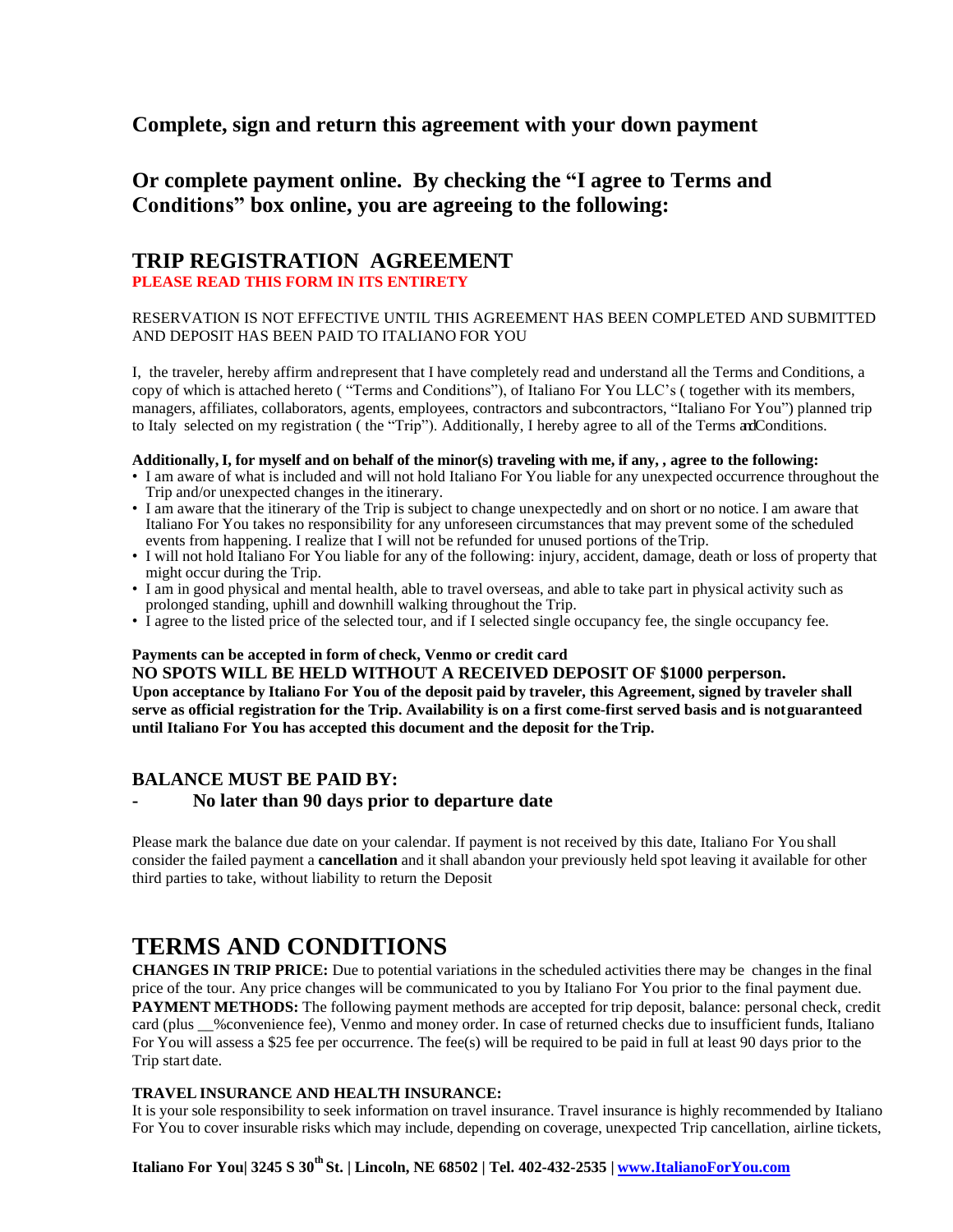loss of luggage, trip delay, medical evacuation, etc. Italiano For You does not offer travel insurance or health insurance. It is not mandatory to have travel insurance to sign up for this trip. Whether or not you purchase travel insurance, you will be responsible for all expenses incurred following loss or damage to your property, any unforeseen travel expenses related to going on this Trip (flight delays, strikes, airport shut-downs, weather conditions, terrorist threats, etc.). Health insurance is also your sole responsibility. Please inquire with your own health insurance company whether they offer coverage overseas and their policy on reimbursement. You are solely responsible for any medical expenses incurred in the event you become injured or ill during your Trip.

#### **CANCELLATION POLICY:**

All reservations require \$1000 deposit per each person requesting participation in this Trip. A Trip minimum of six persons mustbe acquired for the Trip to occur. If this minimum is not met and should Italiano For You decide for the Trip not to take place, then you shall be given a full refund of your deposit. If this occurs, Italiano For You and its representatives have no other obligations to travelers on cancelled trips including any additional costs or fees related to the issuance and/or cancellation of airline tickets or other travel reservations not made by Italiano For You. Otherwise, there is an \$1000 non-refundable fee on all cancellations, regardless of the period when the cancellation has been submitted. If you cancel your participation more than 90 days prior to the departure you will receive a 50% refund from Italiano For You, minus the \$1000 non-refundable fee. If you cancel your participation less than 90 days prior to departure you will receive no refund. No refunds will be given to no-shows. In the event of cancellation, the appropriate refund shall be sent out within 4 weeks from date of cancellation. Italiano For You must receive any cancellation in writing for it to be considered an official submission for cancellation (letter or email).

During the Trip, should a Trip member decide to leave the group at any time, a partial or total refund will not be given for unused portions of the Trip.

#### **PARTICIPATION REQUIREMENTS:**

The minimum age requirement to sign up for this Trip is twenty-one (parents must sign up for any younger family members). You must be in good physical condition to sign-up for this Trip. There will be extended walking and standing, as well as uphill and downhill climbing. If you are not interested in some of the scheduled activity, you may plan a different activity at your own expense. If you are taking prescription medication, please make sure you have enough before leaving, as it may become a problem finding it in Italy, resulting in holding back the flow of the Trip. Any preexisting physical, mental, or emotional disability that may require attention or special treatment must be reported in writing prior to the beginning of a Trip. Failure to do so may result in expulsion from a Trip at the traveler's own expense. Italiano For You reserves exclusive right and discretion to accept or reject a person from participating in a Trip, and to expel a person from a Trip at any time, without any claims or complaints by the person against us. Please let us know if you have allergies, special dietary requirements, glucose or other food intolerance, if you are hypoglycemic, vegetarian, vegan, lactose-intolerant, diabetic, etc., when making your reservation with us. Accommodating special diet requirements may require that you pay an additional fee.

#### **YOUR INFORMATION:**

Please provide a valid email address and current contact information. Italiano For You will be sending out notices and information, most of which will be sent by email. Confirmations for hotels and receipts will be sent out by regular mail. It is your responsibility to notify Italiano For You of any address change. Please keep an open mind and spirit of adaptation when traveling abroad, and remember that you will be in a different country with a different culture and different standards of living. All your personal information, address, emergency contact numbers, Trip Registration Form & Agreement, arrival information, etc, need to be in the possession of Italiano For You prior to the start of the Trip. All your information is strictly confidential and will not be shared.

**CURRENCY:** The official currency used in Italy is the Euro. US Dollars or other foreign currency is not accepted for payment in Italy. You will be able to get Euros in Italy at banks or exchange booths. For a better exchange rate, Italiano For You recommends that you use your credit card, or exchange money before the trip. You will also be able to get cash at numerous ATM machines in Italy. Make sure your PIN number is good overseas. There is typically a daily limit of 250 Euros for taking out cash. Be aware that many stores do not take credit cards. Banks and credit card companies will typically charge a fee on top of the current exchange rate. Italian stores have different opening and closing hours compared to the USA. During local or national holidays, as well as during lunch closing hours, many facilities, stores, shops, museums, churches, and restaurants may be closed.

#### **TRAVEL DOCUMENTS:**

U.S. citizens and permanent residents are required to possess a valid passport to travel to Europe. If you are not a U.S. citizen or permanent resident, you are responsible for determining and fulfilling any visa requirements by contacting your country's embassy. There are no vaccinations required to travel to Italy.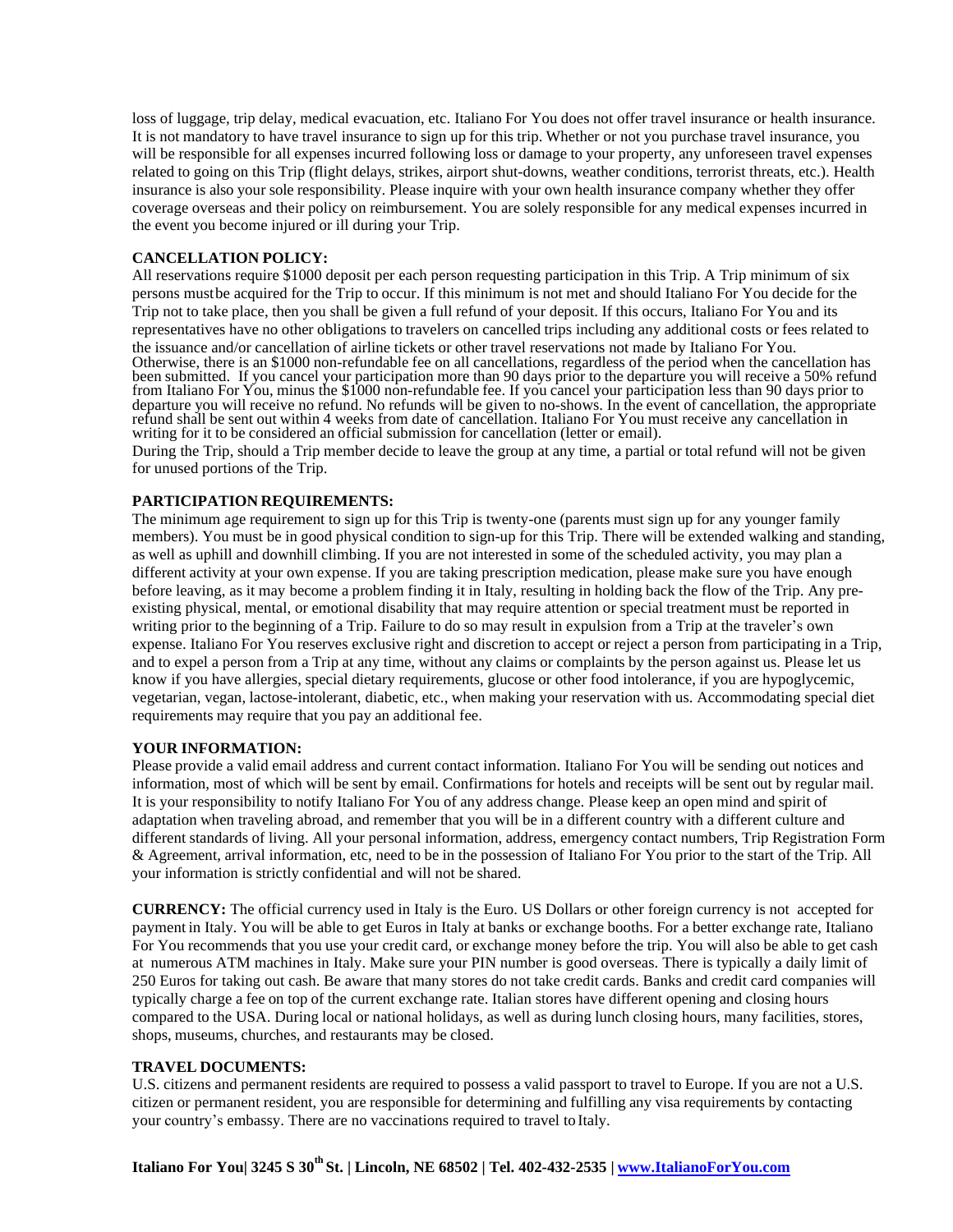**ACCOMMODATIONS:** All hotels are rated by the local government. Air conditioning and heating are not standard in some hotels abroad and are not guaranteed. By Italian standards, bathrooms and bedrooms are smaller compared to the equivalent U.S. star rating. Beds are also smaller as there is no king-size. Typically double beds are two single beds pushed together. As with manyhistoric buildings in Italy, rooms tend to be different from one another, different size, layout, decoration, view. Please keep this in mind, as some rooms may not have a view. Italiano For You makes the best effort to reserve rooms of the same level with similar features for its groups, but cannot guarantee which rooms will be assigned. Rooms are usually assigned to guests in a random manner bythe hotel/villa, unless you have a particular request relating to health reasons (i.e. problem walking up stairs and other mobility problems). You may be asked to share a bathroom with another person, even if you are paying a single room supplement. Some accommodations may include a 24-hour concierge, laundry service, Internet access, hair-dryers, and other amenities/services, while others may not. Please let Italiano For You know in advance of any particular questions or needs you have to make sure this Trip is for you.

**MEALS:** All meals provided on the Trip will be typical local dishes, mostly made up of local specialties and vegetables. Italian food is usually not spicy, and the ingredients used are natural and simple. Travelers will be presented meals including: starch and protein- based dishes (bread, pasta, polenta, rice, potatoes, beans), seasonal vegetables, cheeses (aged and non), red and white meats, salami & cured hams, fish. Some of the meals will be at the hotels where we stay, while some will take place in local family-style restaurants, and farms. Lunches and dinners are accompanied by limited pre-set amounts of house wine and bottled water. If you wish to have a particular bottle of wine, cocktail, or any other alcoholic or non-alcoholic drink with your meal, you will have to purchase it at your own expense. Some meals will be served "family-style", that is in large platters that will be passed around the table so persons can serve themselves. Most meals will not be based on personal menu preferences, rather on a variety of local seasonal specialties selected by the restaurant's chef or Italiano For You. This way you will taste many different items, and will be able to enjoy most of the food presented. If you have allergies, special dietary requirements, glucose or other food intolerance, if you are hypoglycemic, vegetarian, vegan, lactose-intolerant, diabetic, etc., you will be responsible for purchasing at your expense any menu item that is not served during the included group meals. Italiano For You will not assume any extra costs to accommodate special diets. Breakfast may include a variety of fruit juices, fruit tarts, cheeses, bread, milk, coffee, tea, yogurt, fruit, breakfast case, etc. Eggs or bacon are not typically served in Italy for breakfast.

#### **EXCLUDED FROM TRIP PRICE:**

It is your responsibility to get to the specified address before the start of the Trip on the date specified. Failure to do so will not result in a partial or total refund of the trip. You are responsible for your own airfare, so Italiano For You recommends purchasing tickets shortly after putting down your deposit for this Trip to insure availability. If you arrive to Italy on a different date than the specified one, it is your responsibility to get to the specified accommodations to meet up with the group.

All public transportation not expressed as included is not included: public transportation, taxis, excess airline baggage fees, forwarding of baggage, baggage loss, medical expenses, travel insurance, items or a personal nature such as laundry, optional trips, any meals not specified to be included, special arrangements not specified to be included, airport taxes, charges and tips for room services. Trip package does not include any expenses related to any unforeseen travel conditions, weather conditions, flight delays, train delays, airport blockages, terrorism, strikes, taxi fares. Price does not include items of a personal nature such as liquors, personal purchases, wine that is not included, restaurant gratuities, and gratuities to drivers and guides. Personal expenses such as phone calls, spa charges, room service, bar beverages, minibar consumption, laundry, visa fees, and other incidental extras are not included. Any other service not specified to be included in this packaged Trip is not included. Any travel expense not specified to be included is not included.

#### **PHOTOGRAPHY ON TOUR:**

Italiano For You reserves the right to take photographs during the Trip and to use them for promotional purposes. By traveling with Italiano For You, guests agree to allow their image to be used for marketing and promotional purposes. Guests who prefer that their image not be used are asked to advise Italiano For You before or during theTrip.

**OTHER TRIP INFORMATION:** Further information, including deadlines, travel arrangements, clothing suggestions, Trip itinerary, and other items of interest to Trip members will be provided after receipt of Trip Registration Agreement and deposit.

**RESPONSIBILITY:** Italiano For You acts only as agent and guide for the travelers and assume no liability for any injury,death, damage, loss, accident, loss detention, annoyance, delays and expenses arising from the same, irregularity

**Italiano For You| 3245 S 30th St. | Lincoln, NE 68502 | Tel. 402-432-2535 | [www.ItalianoForYou.com](http://www.italianoforyou.com/)**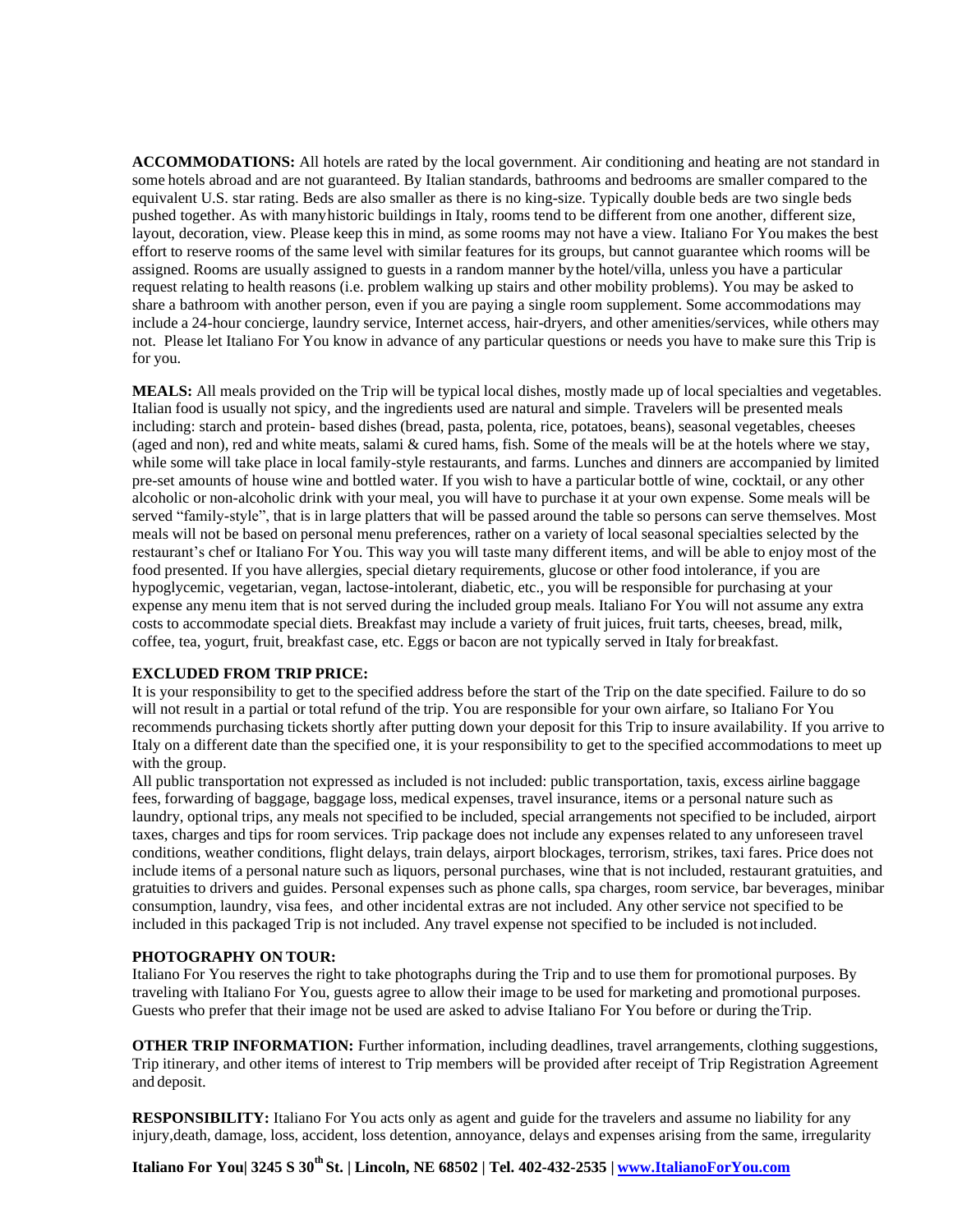which may be occasioned either by reason of defect in any vehicle or through acts of default of any company or persons engaged in conveying the passengers or in carrying outthe arrangements of the Trip. Italiano For You accepts no responsibility for losses or additional expenses due to delay or changes in flights, trains or other services, sickness, weather, government and other civil authorities; restrictions and regulations, civil disturbances, strikes, war, quarantine, discontinuances to arrive or change in transit or hotel service, uncontrollable events, forces of nature, illness, criminal or terrorist activities of any kind, and or all other causes over which we have no control such as not meeting the Trip minimum (6 people). All such losses will have to be borne by the passengers as trip rates provide arrangements only for the times stated. Baggage is maintained at owner's risk. As the Trip organizer, Italiano For You accepts no responsibility for securing, handling, or possession of passports or travel documents; nor for the accuracy of information given regarding such documents. It is your responsibility to make sure that you are in possession of the proper travel documents and are in compliance with the current carrier and government regulations. Italiano For You takes no responsibility for items forgotten at any of the accommodations where you have lodged at any time during the Trip. Rights are reserved at Italiano For You's sole discretion to withdraw any activity, and to make any changed in the itinerary we deem necessary or desirable, and to decline to accept or retain any person as a member of the trip at any time should such person's health, mental condition, physical infirmity or general deportment impede the operation of the Trip or the rights, welfare or enjoyment of other Trip members. Italiano For You reserves the right to cancel or reschedule any tour/activity departure in accordance with operation requirements. Italiano For You is not responsible for printing or typographical errors. Trip Terms and Conditions may change with or without notice. Italiano For You reserves the right to change or modify the itinerary with or without notice. Uncompleted portions of the Trip itinerary are not cause for refund. If the Trip is hindered or prevented (or in the opinion of Italiano For You is likely to be hindered or prevented) by war, hostilities, labor conflicts, strikes, pandemics or other widespread health issues, forcible government action, seizure under legal process, equipment or vehicle breakdown, or any other cause whatsoever, Italiano For You may cancel the Trip without liability to refund any amounts paid by or on behalf of any traveler.

# **CLIENT'S APPROVAL AND ACCEPTANCE OF TRIP TERMS & CONDITIONS**

#### **PLEASE READ THIS AGREEMENT IN ITS ENTIRETY AND SIGN WHERE INDICATED.** RESERVATION IS NOT EFFECTIVE UNTIL FORM HAS BEEN COMPLETED AND RETURNED WITH DEPOSIT TO ITALIANO FOR YOU AND WE HAVE ACCEPTED YOUR RESERVATION.

I have fully read and understood the Trip Terms and Conditions, as well as the Trip Registration Agreement relating to this Trip. I understand the Cancellation and Refund Policy, as well as the deadlines for payment and for cancellation submission. I am aware of what is included and what is not included in this Trip. I am aware that there may be errors or misprints in this document and will not hold Italiano For You liable for them in any way before, during, or after the conclusion of the Trip. I acknowledge that Italiano For You is not responsible for any accidents, food poisoning, allergyrelated health problems, or any other harm or injury that I may experience which may occur during or following the Trip. I am responsible for any expenses that relate to my food allergies or particular dietary needs (i.e. vegetarian, vegan, diabetic, glucose-intolerant, hypoglycemic, etc.), which keep me from eating what is presented during the included meals. I release Italiano For You from ANY legal liability for any unexpected occurrence that may take place arriving to and/or while in Italy and/or on the Trip, and/or after the Trip is over. I understand that Italiano For You assumes no liability for any lost or stolen items, injury or death for any reason (including but not limited to car or any other transportation related accident), terrorism, any injury or illness related to food intake or poisonings, or other medical problems. I understand traveler's insurance; personal medications and all medical needs are my sole responsibility and not that of Italiano For You. I understand thatItaliano For You.will make no refunds due to missed days, activities, or hotel accommodation because of weather conditions, as well as strikes an/or other unexpected occurrences during the trip. I also understand if I elect to forego any meal and/or activity for any reason, no refund for the meal and/or activity will be made. I am responsible for any medical expenses incurred in the event I become injured or ill during the Trip. For participation in this Trip packaged by Italiano For You, I agree to release and hold harmless any owners, sponsors, guides, workers, volunteers, and owners of both public and private land where the activities during the Trip are to take place.. I shall also release Italiano For You from any negligent act or omission and from any loss, damage, or cost incurred due to participation in this Trip. Because of the personal nature of the Trip, I will be kind and considerate of other Trip members, the Trip leader and assistants. For my benefit and the benefit of other Trip members, I understand that if I disrupt group harmony and/or if I am abusive in any way towards other travelers, I may be asked to leave the Trip without refund at the sole and unilateral discretion of the Trip leader, and I will not file any claims or complaints against Italiano For You.